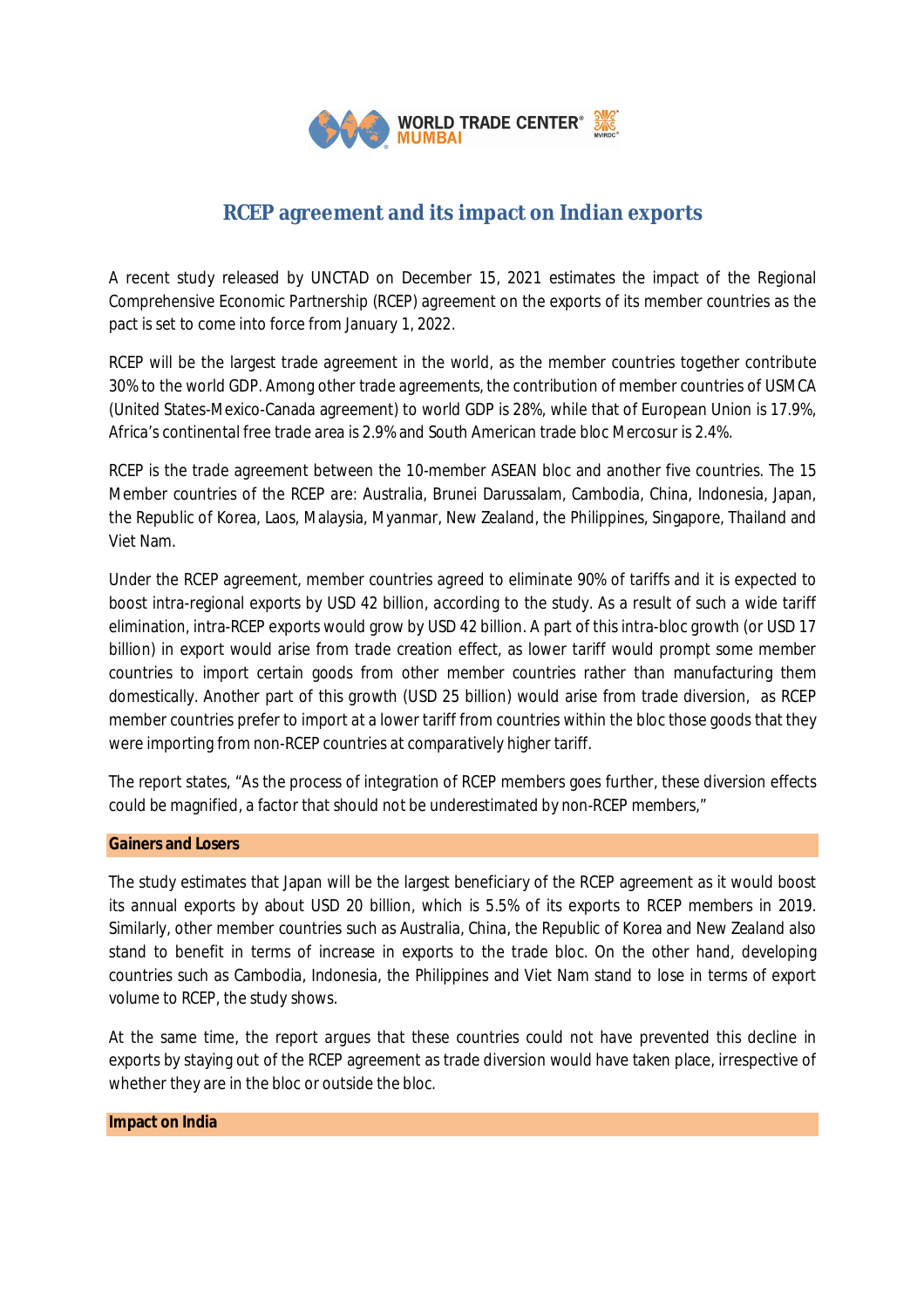

The UNCTAD study does not estimate the impact of the RCEP trade agreement on India's exports as India is not a member of this bloc. However, it is important to understand the impact of this agreement on non-member countries, especially India for whom RCEP is a major export destination. RCEP member countries together account for 20% of India's total merchandise exports. Of this, India's exports to the 10-member ASEAN block is 10% of our overall exports and the other five RCEP member countries have a share of the remaining 10% in our outward shipments. Therefore, Indian exports may be negatively impacted if some of our import partners within the RCEP group prefer to source the same goods from within the bloc at a lower duty instead of sourcing from India.

Major goods exported by India to ASEAN are petroleum products, ships, boats, other floating structures, machineries, iron & steel, organic chemicals, aluminium products, meat, pharmaceutical etc. India's top exports to the other RCEP member countries are: Petroleum products, organic chemicals, iron & steel products, marine products, Machinery, pharmaceuticals, textile, gems & jewellery, aluminium products, article of plastics etc.

India exports annually more than USD 60 billion worth of goods to RCEP countries. It is expected that once the RCEP agreement comes into force, some of the member countries may prefer to source goods from within the bloc at a lower tariff rate rather than importing from India.

# **Notifications**

### **PIB**

Spices account for 41% of export earnings from all horticulture crops

https://pib.gov.in/PressReleasePage.aspx?PRID=1784194

Minister calls for nurturing entrepreneurship in Tier 1 and Tier 2 cities

https://pib.gov.in/PressReleasePage.aspx?PRID=1784935

Australia, India to expedite Comprehensive Economic Cooperation Agreement (CECA)

https://pib.gov.in/PressReleasePage.aspx?PRID=1784528

Minister inaugurates 14 Honey Farmer Producer Organizations (FPOs)

https://pib.gov.in/PressReleasePage.aspx?PRID=1784623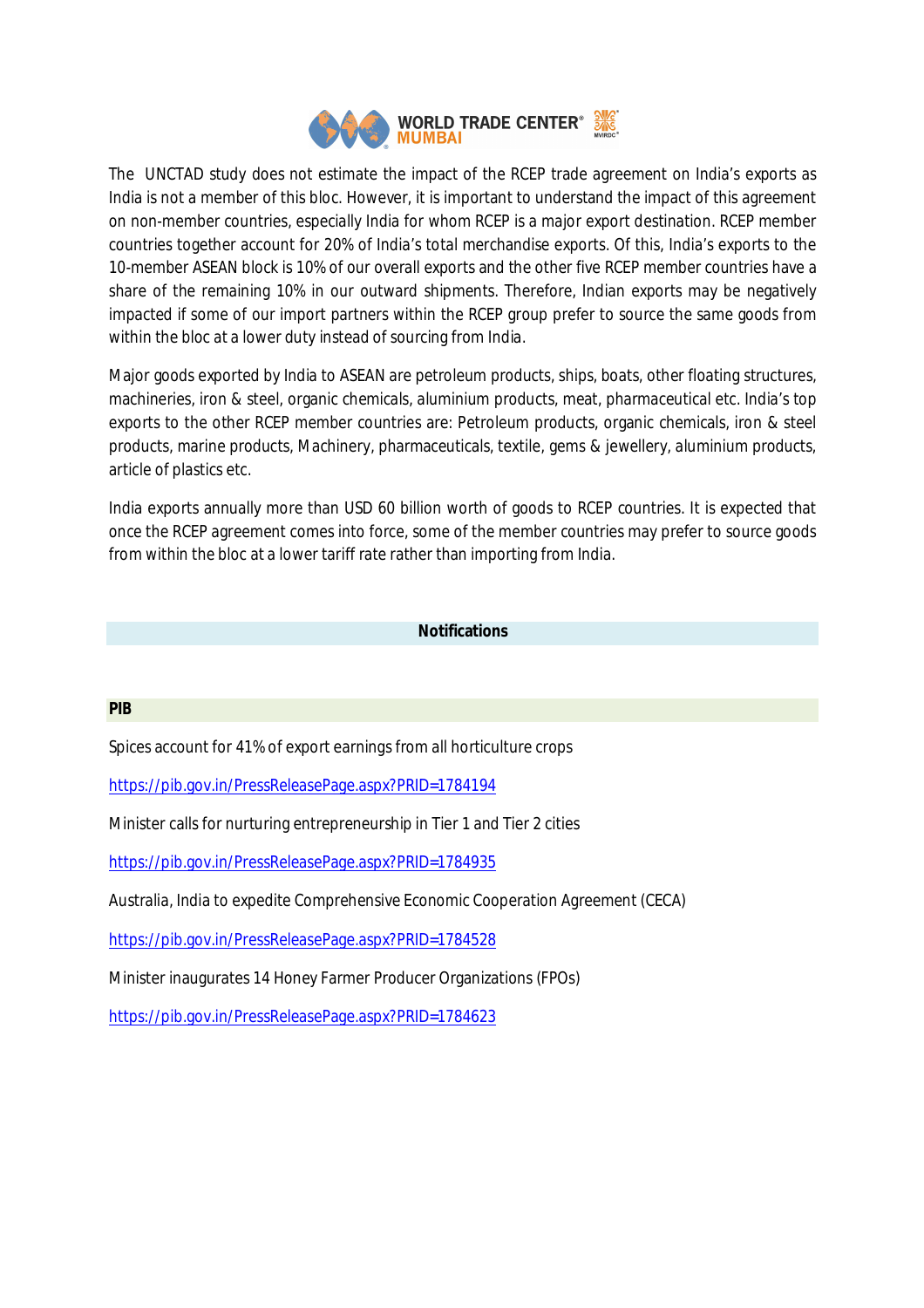

## **DGFT**

SCOMET Updates 2021

https://content.dgft.gov.in/Website/dgftprod/7c00d273-9231-48d4-ab2df532a3078e04/Notification%20No%2047%20dt%2020-12- 2021%20(English)%20(Noti%20an%20annex.pdf

Amendment in import policy of items under Chapter 15

https://content.dgft.gov.in/Website/dgftprod/a12b56bc-9b62-4b59-911f-3efcdebf8402/Notification%2046%20Eng.pdf

Corrigendum to public notice to correct Serial Number of MEIS

https://content.dgft.gov.in/Website/dgftprod/fc37a753-04fb-493f-a3e8- 89c9f8ee6089/Corrigendum%20to%20PN%20english.pdf

## **CBIC**

13th tranche of preferential tariff on ASEAN-India Trade Agreement (AITIGA)

https://www.cbic.gov.in/resources//htdocs-cbec/customs/cs-act/notifications/notfns-2021/cstarr2021/cs54-2021.pdf

Exchange rate notification

https://www.cbic.gov.in/resources//htdocs-cbec/customs/cs-act/notifications/notfns-2021/csnt2021/csnt103-2021.pdf

Anti-dumping duty on imports of 'Hydrofluorocarbon Blends

https://www.cbic.gov.in/resources//htdocs-cbec/customs/cs-act/notifications/notfns-2021/csnt2021/csnt103-2021.pdf